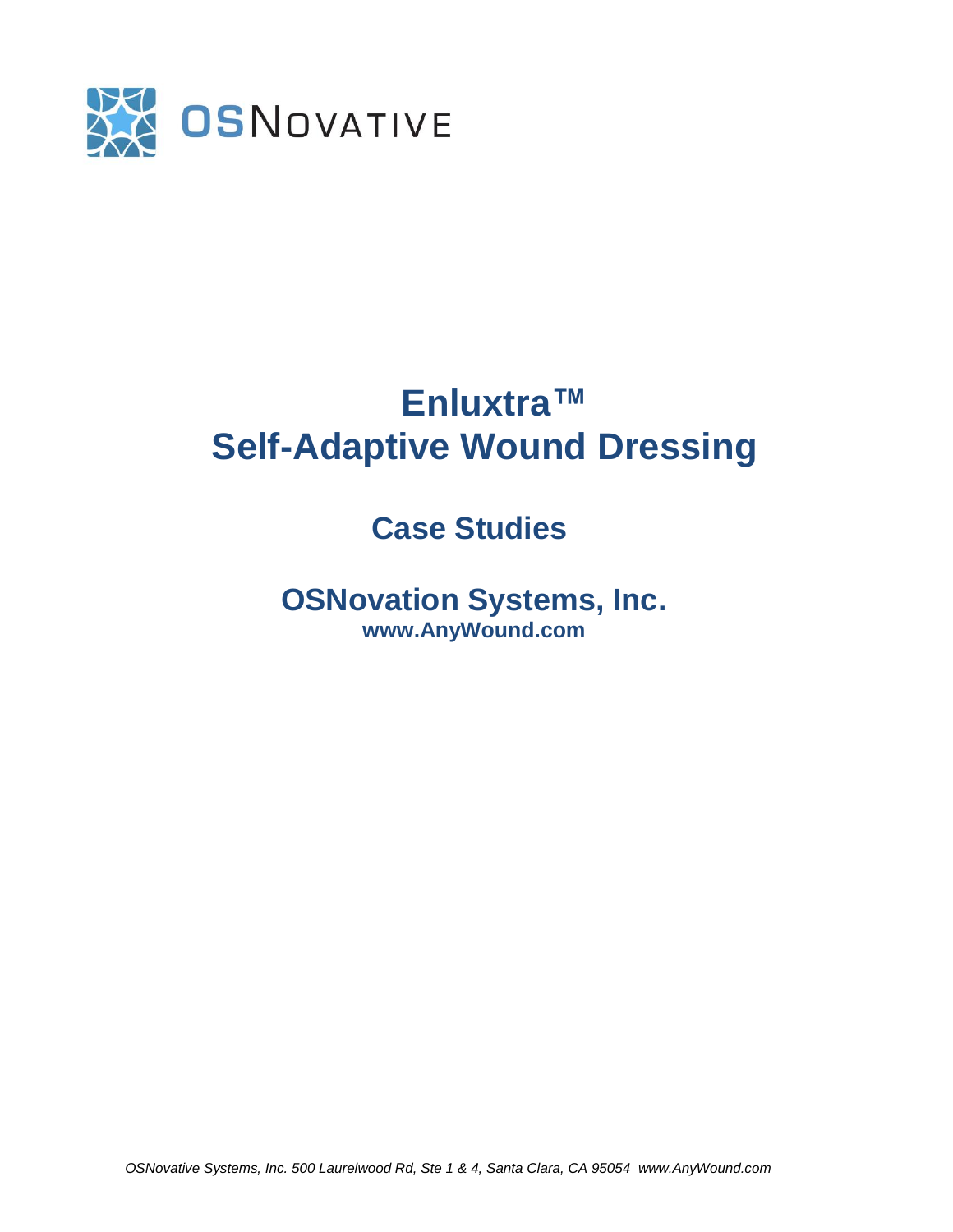#### **Self-Adaptive Advanced Wound Dressing Study**

Randall D. Wolcott, MD, Vicki Fischenich, GNP The Southwest Regional Wound Care Center, Lubbock, TX Abstract of presentation at The Symposium on Advanced Wound Care (SAWC) Spring 2012

The purpose of this study was to determine the effectiveness of a self-adaptive advanced wound dressing for achieving optimal moisture balance in multiple wound types. The subject dressing had the unique property of being able to sequester large amounts of exudate or conversely prevent desiccation of a dry wound. This allowed the dressing to be used throughout the healing of a wound. A total of 15 patients from a variety of settings (clinic and nursing homes) were selected. The types of wounds in the study included venous, diabetic, and decubitus ulcers as well as acute traumatic and chronic wounds. The dressing was applied one to three times per week either in clinic or in home settings, based on the wound and in conjunction with local best practices throughout the entire study. Our overall approach was to use this dressing on any wound regardless of etiology or the amount of exudate, and to decrease dressing changes to a minimum (once a week) until the wound was completely re-epithelialized.

Our conclusion was that this dressing was effective on all types of wounds with minimal to heavy exudate and with no need for dressing customization. We observed notable improvements of wound edge conditions. The dressing demonstrated excellent properties with regard to preservation of peri-wound skin. Dressing removal was painless and non-traumatic. It also seemed that this dressing minimized formation of biofilm, therefore reducing the need for debridement. We had promising results with extended use in patients with once a week dressing changes with moderate drainage. The utilization of one-fit-all dressing for multiple wound types, which exhibit minimal to severe exudate, simplified wound care. This dressing improved the quality consistency of practical moist wound healing and facilitated care continuum in the clinic, home and facility settings.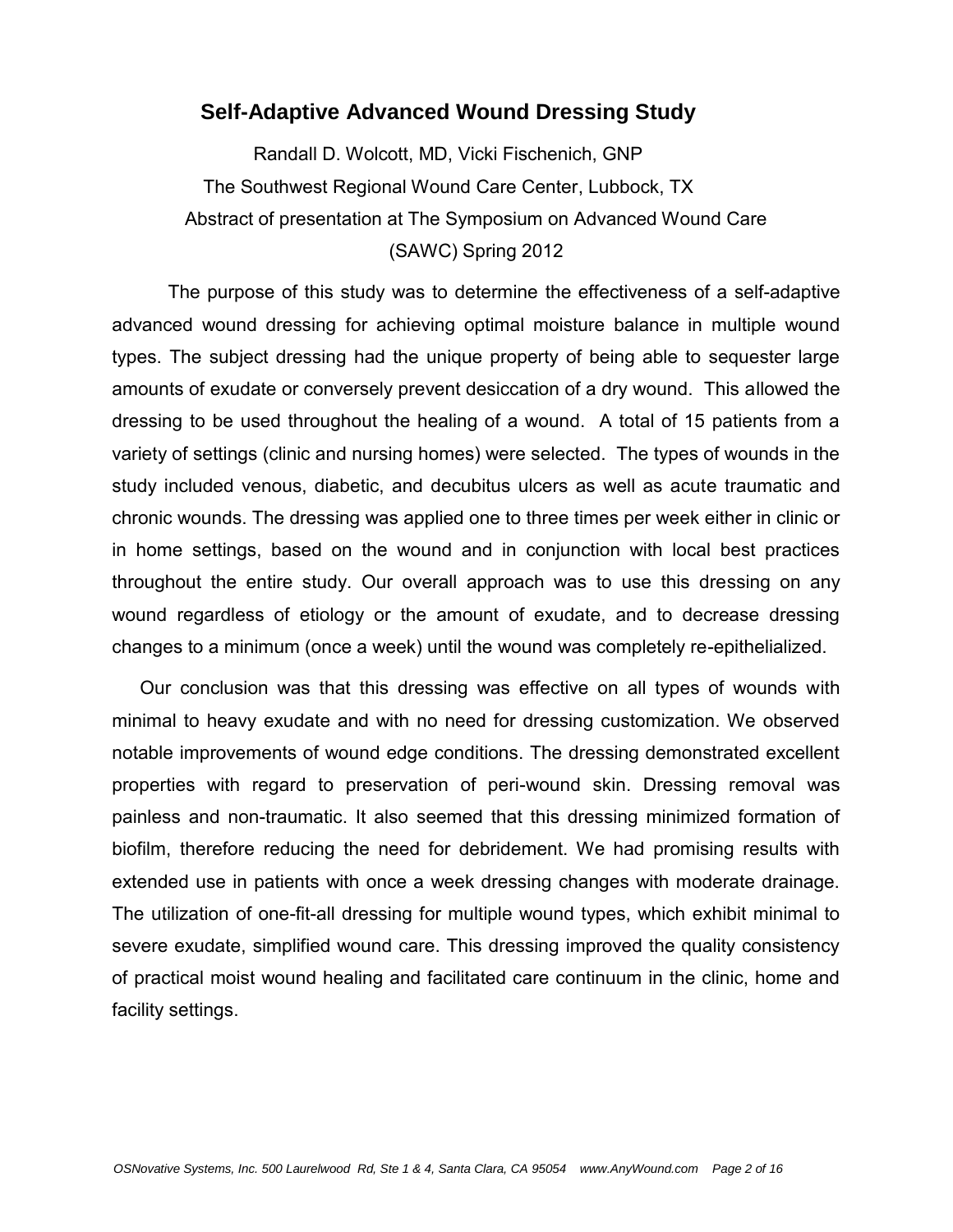## **Case study 1: Chronic lower extremity venous stasis ulcer**

#### **Enluxtra® Wound Dressing Clinical Results**

#### **Patient:**

A 53-year-old male presented with a draining lateral venous stasis ulcer on his left lower leg that had been present for several months. Patient is a heavy smoker (1pack a day) with a history of untreated hypertension, arterial compromise, and refused revascularization (ankle/brachial index: .82).

#### **Wound Description:**

Upon presentation to the clinic, the venous stasis ulcer appeared weepy and stalled in the inflammation phase of wound healing. Healing was further complicated by frequent recurrence of fungal/yeast infection on the periwound skin, which caused constant pruritus and inflammation. Patient complained of sleep loss due to itching and discomfort throughout the day. Initial goals in this case were to reduce wound drainage and edema.

#### **Initial Wound Treatment:**

In addition to triamcinolone, anti-fungal ointments and topical antibiotics, a variety of dressings were applied to the wound during the first four months of treatment, including foams, alginates, silver alginates, and polymeric membrane dressings. Unfortunately, the quantity and consistency of drainage from the wound did not change with application of any of these dressings. After 4 months of advanced wound care, the ulcer remained weepy and hypergranulated with raised wound edges above peri-wound skin level. Condition of the periwound skin was bright red, erythematous, edematous, and with scaly dry drainage adding to the pruritus (Fig. A).

#### **Application of Enluxtra:**

Prior to the first application of Enluxtra wound dressing, following debridement, the ulcer measured 4.0 x 4.0 x 0.5 cm. Topical antibiotics and anti-fungal ointment were applied. Enluxtra was placed over the ulcer, overlapping 2 to 3 cm onto intact skin, and secured with circumferential gauze wrap.

#### **Wound Progression with Enluxtra:**

Two weeks following initial application of Enluxtra, drainage was noticeably reduced, the periwound erythema was resolved, and the wound was granulating normally with only a small, slightly raised area (Fig. B). The dressing prevented transfer of exudate to the peri-wound skin, ending prolonged skin irritation and itching after only one week of Enluxtra.



Fig. A. Chronic venous leg ulcer with edematous raised bed after 4 months of advanced wound care and prior to Enluxtra application



Fig. B. Two weeks following initial use of Enluxtra, drainage is considerably decreased and peri-wound erythema is completely resolved. Signs of inflammation are no longer present and the wound is nearly level with the peri-wound skin.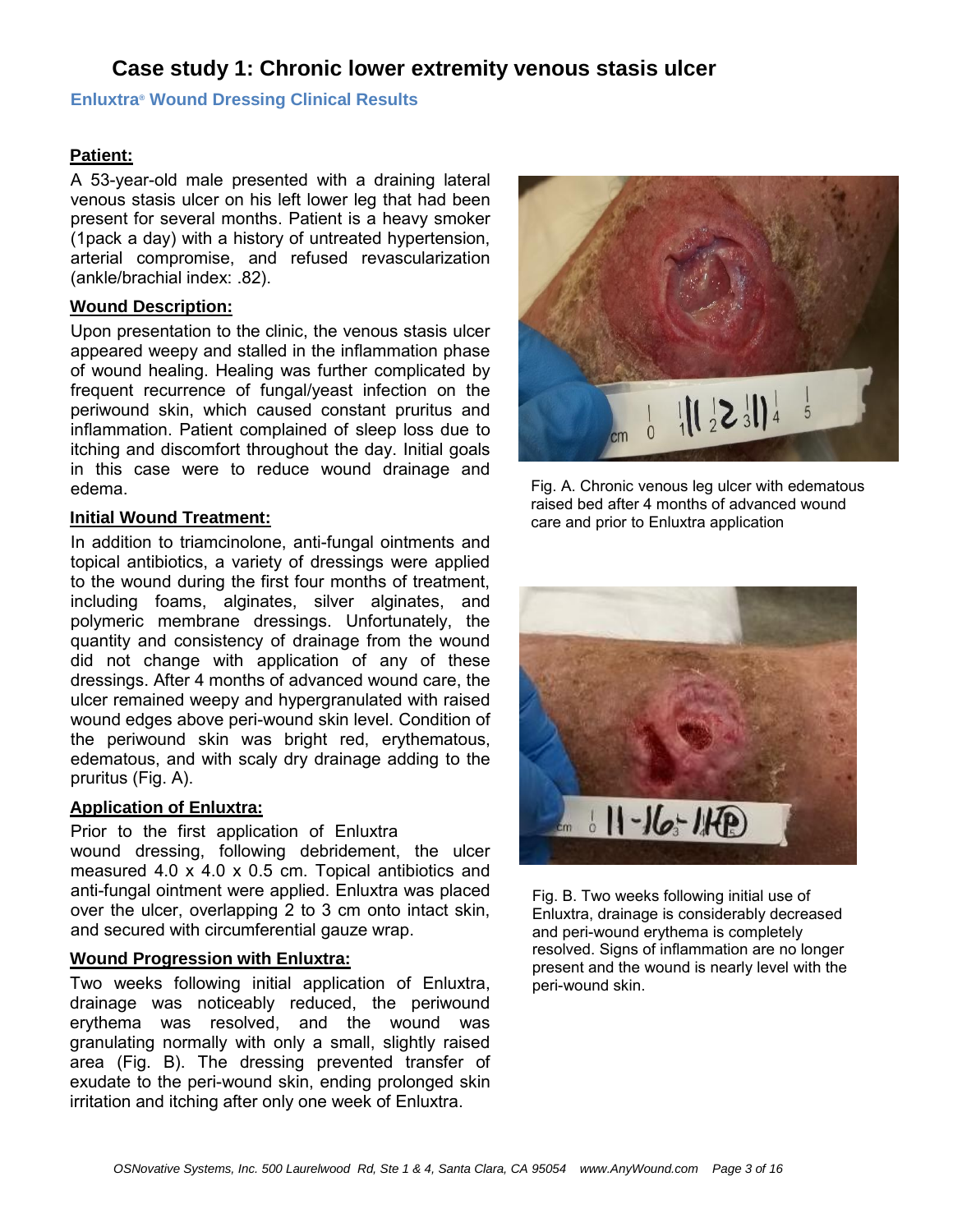After 4 weeks of Enluxtra, the wound bed was completely level with the periwound skin and reepithelializing normally. The wound measured only 0.5 x 0.25 x 0.25 cm with no periwound edema (Fig. C). No dressing adjustment or cutting was required during course of wound healing. After 2 months, the wound was completely closed and re-epithelialized (Fig. D). Dressings were discontinued and the patient was released from care.

#### **User Experience:**

The patient was very satisfied with the Enluxtra dressing, particularly with respect to painless, nonadherent dressing removal and the rapid rate of erythema resolution and wound closure. Patient reported no dressing leakage or fluid strike-through. Itchiness stopped within one week of application, and the patient was relieved to finally sleep through the night. His wound that had been open and draining for 4 months was nearly closed within 1 month of Enluxtra use, allowing him to return to his normal daily activities.

#### **Clinical Outcomes/Conclusion:**

In this case, Enluxtra appeared to contain all the properties needed to reverse the impediments in ulcer healing that were evident during the previous four months, including edema, uncontrolled drainage, and moisture imbalances. Compared to all previous dressings used in this chronic ulcer, Enluxtra was the only dressing that facilitated effective and efficient wound closure.

Drainage was controlled, locked in and reduced with this dressing, resulting in edema reduction and optimal moisture balance throughout the wound and periwound skin. The dressing appeared to absorb exudate from the central area of the draining wound while maintaining moist wound edges, and to provide a moist healing environment during the low-/non-exuding final stages of wound healing. The final cosmetic appearance of the healed wound was excellent.

From a clinician's perspective, Enluxtra greatly simplifies the tedious process of choosing appropriate wound care dressings, because this one dressing type is suited for the entire wound healing continuum and does not need to be switched according to changing wound conditions. Enluxtra was effective throughout all conditions and dimensions of the wound in this case.

#### **Reference:**

Vicki Fischenich, GNP-BC; Dr. Randall Wolcott Southwest Regional Wound Care Center, Lubbock, TX



Fig. C. After 1 month of Enluxtra, wound size was **D** reduced to 0.5 x 0.25 x 0.25 cm with no edema or drainage. The wound appeared optimally moist and mostly re-epithelialized.



Fig. D. Venous stasis ulcer is completely closed with excellent aesthetic result after 2 months of Enluxtra dressings

© 2014 OSNovative Systems, Inc.. All rights reserved.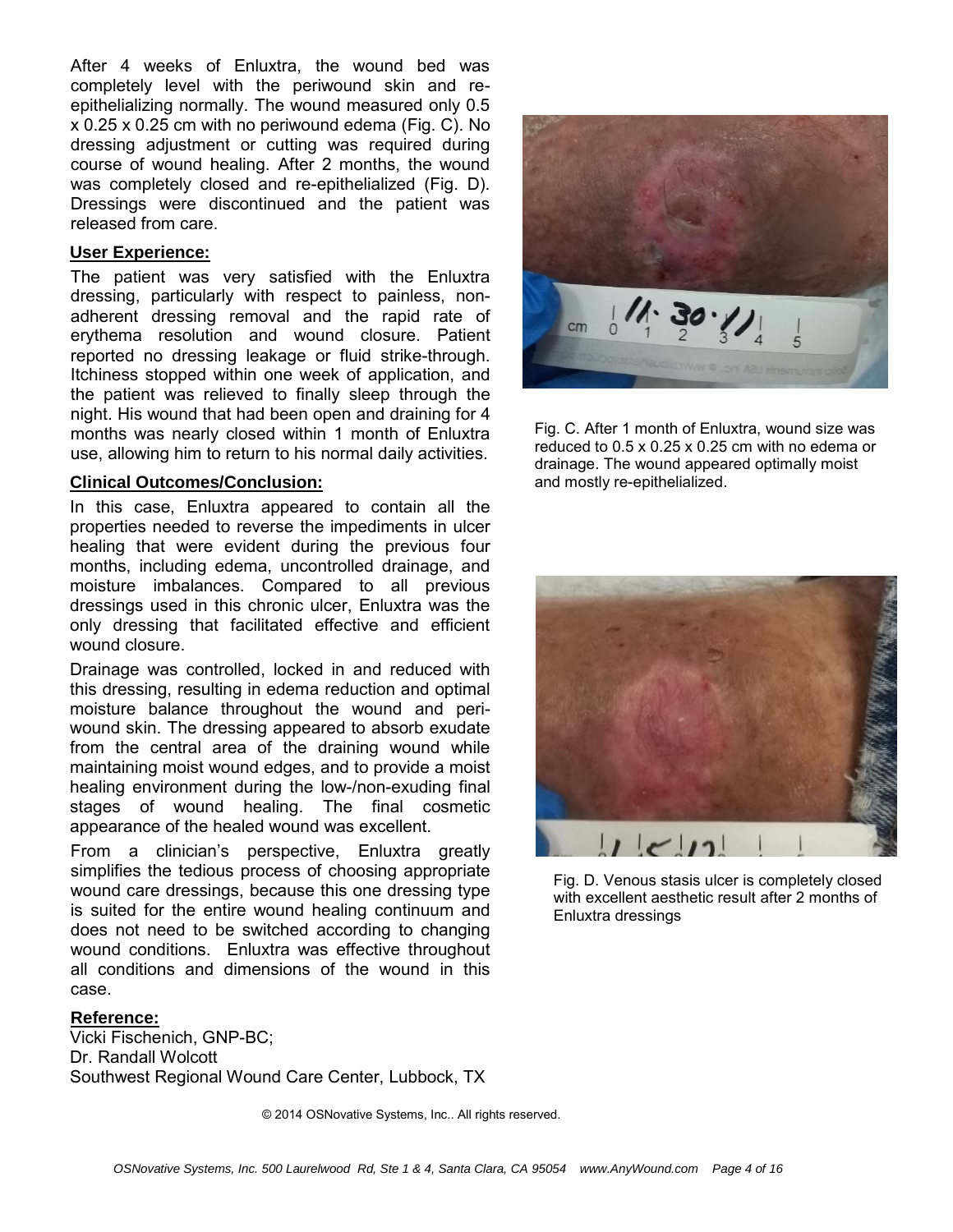## **Case study 2: Basal cell carcinoma of the temporal region**

#### **Enluxtra® Wound Dressing Clinical Results**

#### **Patient:**

A 62-year-old male presented with a nonhealing soft tissue radionecrosis wound of the left facial and temporal region following severe radiation damage post basal cell carcinoma. Patient's medical history also included hypertension and stage II chronic kidney disease.

#### **Wound Description:**

Continual drainage from the exposed frontal sinus was contaminating and causing inflammation to the surrounding soft tissue, prolonging wound healing process. Wound healing was further complicated by desiccation of wound edges and non-exudative portions of the wound, as well as formation of necrotic tissue and biofilms.

#### **Initial Wound Treatment:**

A range of absorbent dressings, including hydrocellular and self-adherent polyurethane foams, were tried in the wound and were unsuccessful in controlling drainage of the sinus fluid and necrotic tissue formation. The wound required weekly debridements to remove necrotic tissue, which was increasing the wound size and traumatizing the wound edges, exposed bone, and the fragile thin tissue layer over the brain. Brain pulsating movement could be observed in the center of the wound. Continual debriding of this fragile area due to drainage deterred the healing process.

#### **Application of Enluxtra:**

Ten weeks after the patient initially presented to our clinic, the wound measured  $10.0 \times 13.0 \times 1.0$  cm with exposed bone (Fig. A). Debridement was performed, and Enluxtra was placed on the wound, overlapping 2 to 3 cm onto intact skin, and secured with non-woven cotton tape at the first dressing change. On follow-up visit, additional folded gauze was added to the outer Enluxtra dressing and cotton tape to ensure wound bed contact with the Enluxtra and aid drainage absorption and biofilm elimination.



Fig. A. Chronic soft tissue radionecrosis wound prior to use of Enluxtra is filled with necrotic tissue and contaminated with sinus fluid

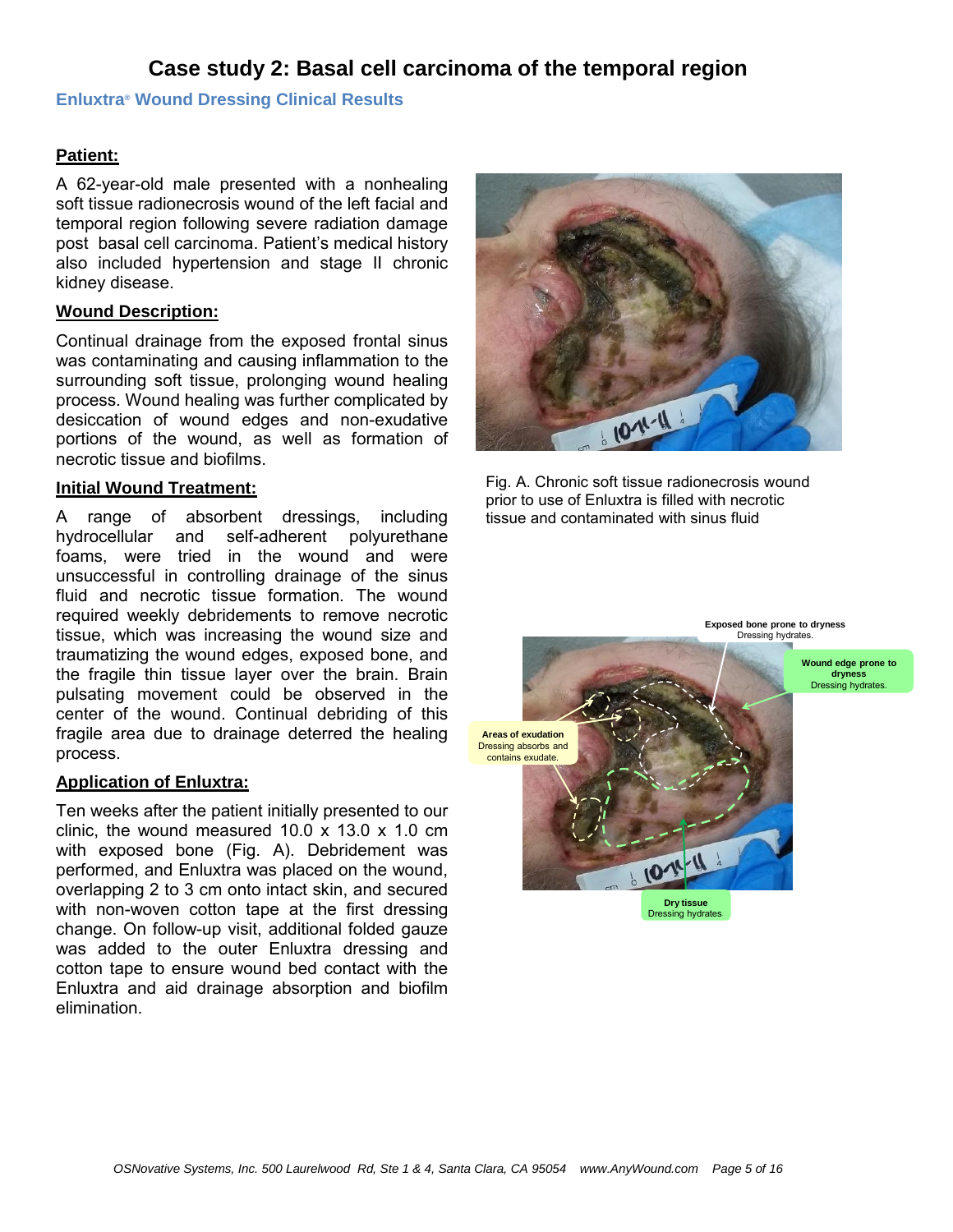#### **Wound Progression with Enluxtra:**

Two weeks following initial placement of Enluxtra, the wound displayed marked signs of improvement. Drainage was controlled and isolated within the dressing, and healthy pink tissue was present in the wound bed and on wound edges (Fig. B).

Exudate containment and maintenance of correct moisture balance throughout the entire wound led to a drastic reduction in sharp debridements and associated trauma to the exposed bone and healing tissues. The layer of tissue covering brain tissue continuously retained its moisture, and appeared strengthened within one month of Enluxtra use (Fig. C).

After 3 months of Enluxtra, wound size was decreased, sinus fluid remained contained, and granulation buds were present throughout the wound bed (Fig. D).

#### **User Experience:**

The patient reported increased comfort with the dressing, particularly with respect to painless dressing removal, leak-free dressing and decreased debridement frequency. Other dressings applied prior to Enluxtra leaked drainage into the eye and inner ear, requiring frequent debridement and use of antibiotic eye drops for inflammation and irritation.

#### **Clinical Outcomes/Conclusion:**

All areas of this complex soft tissue radionecrosis wound responded positively underneath the Enluxtra dressing throughout the 12-week application period. Improved moisture balance and considerably reduced necrotic tissue and biofilm formation were observed with application of Enluxtra, compared to previous dressings used in this wound. Enluxtra appeared to assist in autolytic debridement, which greatly decreased the need for sharp debridement and allowed the underlying healthy tissue to consistently remain on a positive wound-healing trajectory.

#### **Reference:**

Vicki Fischenich, GNP-BC Dr. Randall Wolcott Southwest Regional Wound Care Center Lubbock, TX



Fig. B. Two weeks following initial use of Enluxtra, sinus drainage is controlled and pink granulation buds are present in the wound bed







Fig,D. After 3 months of Enluxtra, wound edges appear healthy, and all dimensions are smaller

© 2014 OSNovative Systems, Inc. All rights reserved.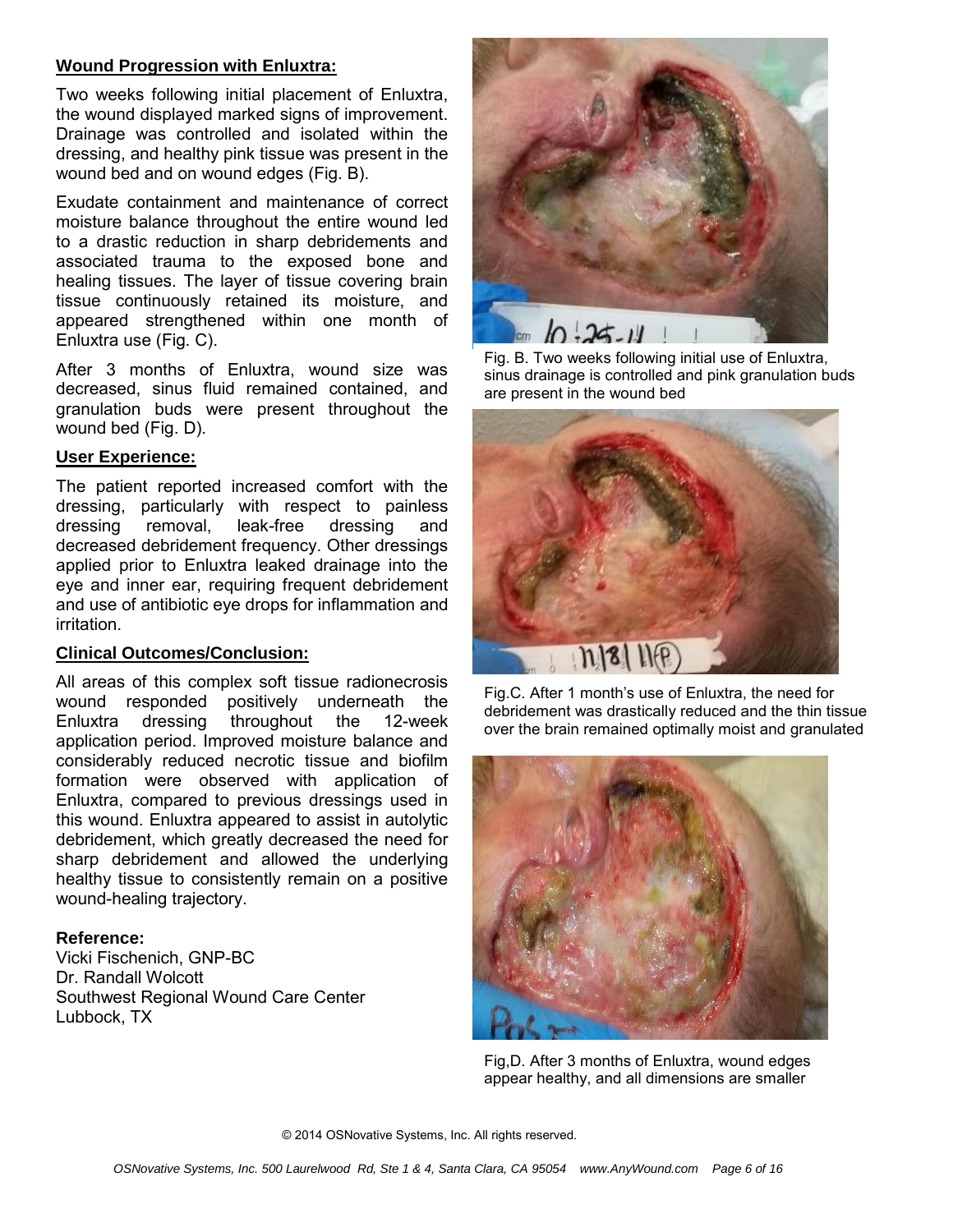## **Case study 3: Fourth metatarsal head following amputation**

#### **Enluxtra® Wound Dressing Clinical Results**

#### **Patient:**

A 67-year-old male presented with a diabetic wound of the right foot fourth metatarsal head following toe amputation. Patient was a healthy, insulin-dependent diabetic with hypertension.

#### **Wound Description:**

Patient with a diabetic wound of the right foot fourth metatarsal had been unsuccessfully treated by a local physician for 1 month. Patient was admitted to a local hospital for amputation of foot and intravenous antibiotics. Patient sought second opinion from our wound clinic and it was determined that amputation of only the fourth digit was necessary. Three days after amputation, the incision dehisced and the wound began producing copious amounts of drainage. At initial presentation post dehiscence, wound edges were macerated and erythematous, due to the uncontrolled wound drainage.

#### **Application of Enluxtra:**

Following debridement, the ulcer measured  $3.0 \times 1.5 \times 1.0$  cm with exposed bone (Fig. A). A small piece of Enluxtra was cut and placed between the toes and over the wound, overlapping 2 to 3 cm onto intact skin (Fig. B), then secured with gauze wrap. The aim of the dressing was to absorb and reduce wound drainage as well as facilitate recovery of the macerated periwound skin.

#### **Wound Progression with Enluxtra:**

The drainage was well absorbed by the dressing. After one week of Enluxtra application, drainage was reduced and<br>maceration around the wound was maceration around the wound was decreased (Fig. C). The periwound area was healthy and completely recovered at week 3 (Fig. D).

After 6 weeks of Enluxtra, edema and erythema were no longer present and the wound appeared optimally moist. The wound was smaller (0.5 x 0.5 x 1.0 cm) and well-granulated, including over previously exposed bone (Fig. E). The wound was



Fig.A. Diabetic wound post amputation and debridement with copious drainage and wound edge maceration



Fig.B. Enluxtra dressing applied between toes and overlapping onto intact skin



Fig. C. After 1 week of Enluxtra, wound edge maceration is resolving due to dressing absorption capabilities. Slight erythema is present at the wound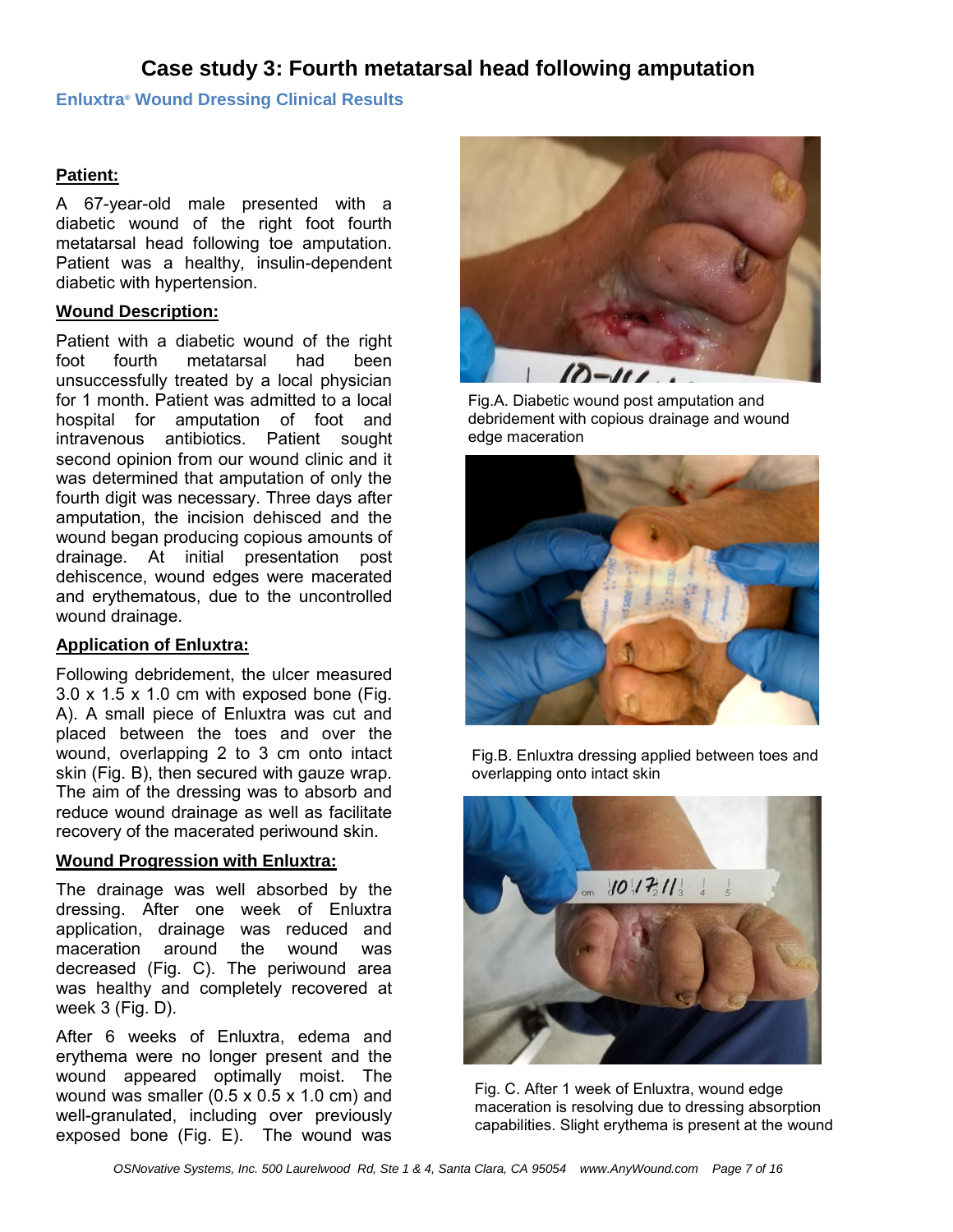completely closed after 4 months of Enluxtra application (Fig. F), and the patient was discharged from wound care services.

#### **User Experience:**

The patient appreciated the ease of application and removal of the Enluxtra dressing, and was encouraged at each dressing change by consistent progress toward closure.

#### **Clinical Outcomes/Conclusion:**

The diabetic foot ulcer showed steady progression toward closure at each dressing change with use of Enluxtra, and was completely closed at 4 months. Drainage and edema were decreased and periwound maceration was eliminated with this dressing. Enluxtra appears to be a viable, simplified dressing option for diabetic wounds due to its effectiveness over different tissue types and throughout the wound healing continuum.

#### **Reference:**

Vicki Fischenich, GNP-BC Dr. Randall Wolcott Southwest Regional Wound Care Center Lubbock, TX



Fig. D. Peri-wound is free of maceration and erythema after 3 weeks of Enluxtra. Wound edges remain moist and begin coming together



Fig. E. After 6 weeks of Enluxtra, the wound was well granulated over tissue and bone



Fig. F. At 4-months, the diabetic wound is completely closed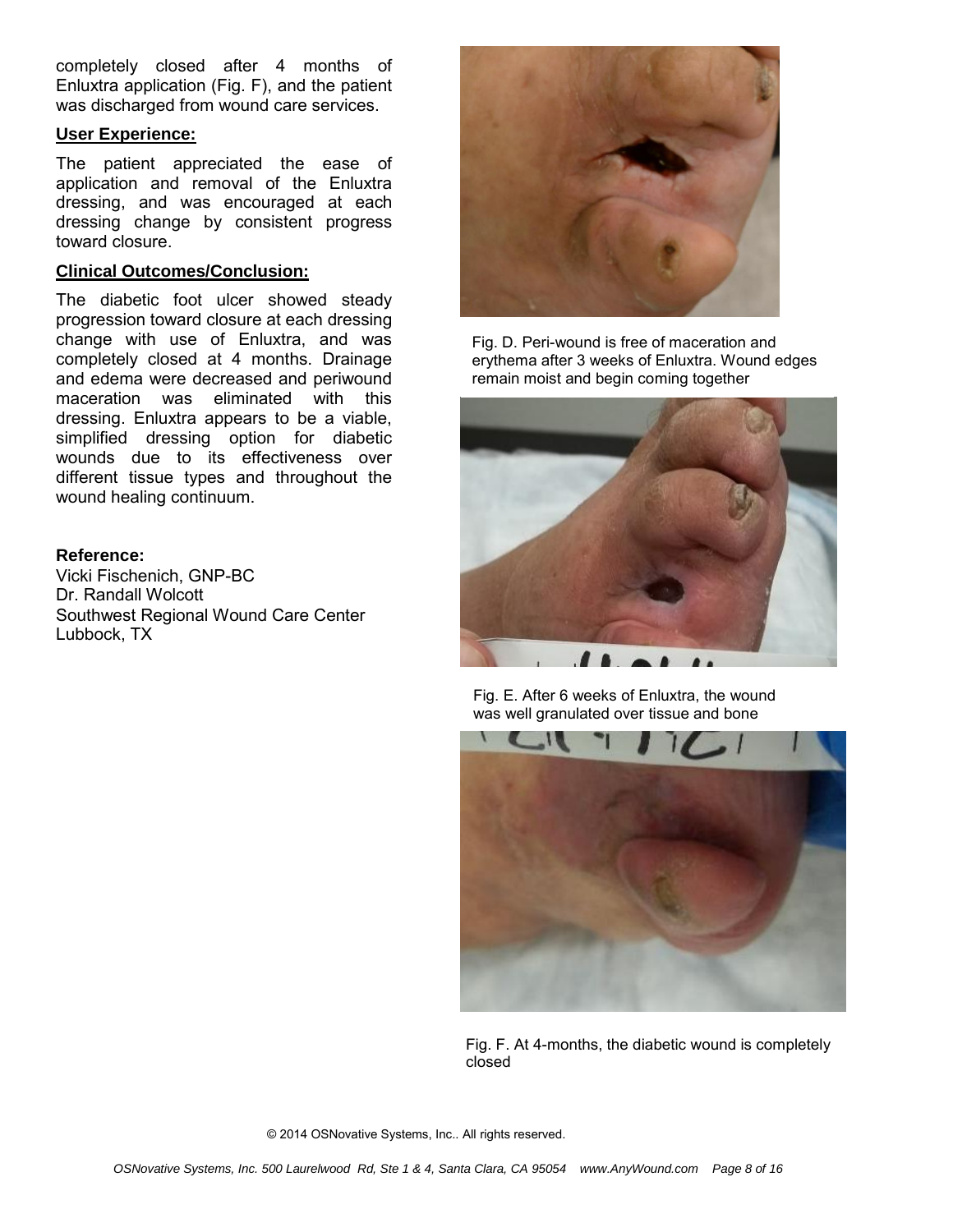## **Case study 4: Diabetic foot ulcer secondary to gout**

#### **Enluxtra™ Wound Dressing Clinical Results**

#### **Patient:**

A 60-year-old female presented with a diabetic foot ulcer secondary to gout and neuropathy on the lateral side of her right foot great toe. Patient is morbidly obese with an existing diabetic plantar ulcer of 7 months' duration. Patient comorbidities include type 2 diabetes mellitus, gout, arthritis, venous insufficiency, hypertension, neuropathy, and Charcot foot disease.

#### **Wound Description:**

Upon presentation to the clinic, the wound was copiously draining, and inflammation extended to the periwound areas. The periwound skin was erythematous, edematous and warm to the touch.

#### **Initial Wound Treatment:**

Patient restarted allopurinol dosages and started on topical antibiotic and IV daptomycin. Sharp debridement was performed and continued weekly. The wound measured 2.0 x 4.0 x 1.0 cm with undermined edges (Fig. A).

#### **Application of Enluxtra:**

Enluxtra was placed over the ulcer, overlapping 2 to 3 cm onto intact skin, and secured with circumferential gauze wrap. Dressing changes were ordered once daily and performed by a family member.

#### **Wound Progression with Enluxtra:**

One week after initial application of Enluxtra, drainage was drastically reduced and the periwound erythema was largely resolved. Wound margins and undermining were reduced, and debridement of devitalized tissue revealed exposed tendon (Fig. B).

After 2 weeks of Enluxtra, the wound size was reduced to 1.5 x 3.0 x 0.25 cm and the wound bed was 100% granulated over tendon (Fig. C). Periwound redness was no longer present, drainage was slight, and the wound edges remained optimally moist.

After one month of Enluxtra, wound edges remained moist and approximating. The wound measured 1.0 x 1.0 x .25 and was re-epithelializing



Wound secondary to gout at initial presentation, following debridement. Edges were undermined, edematous, and erythematous.



One week after initial use of Enluxtra, wound margins and periwound erythema are considerably decreased.



After 2 weeks of Enluxtra, the wound was 100% granulated, including over tendon, with no edema or drainage. Wound and peri-wound area remained optimally moist.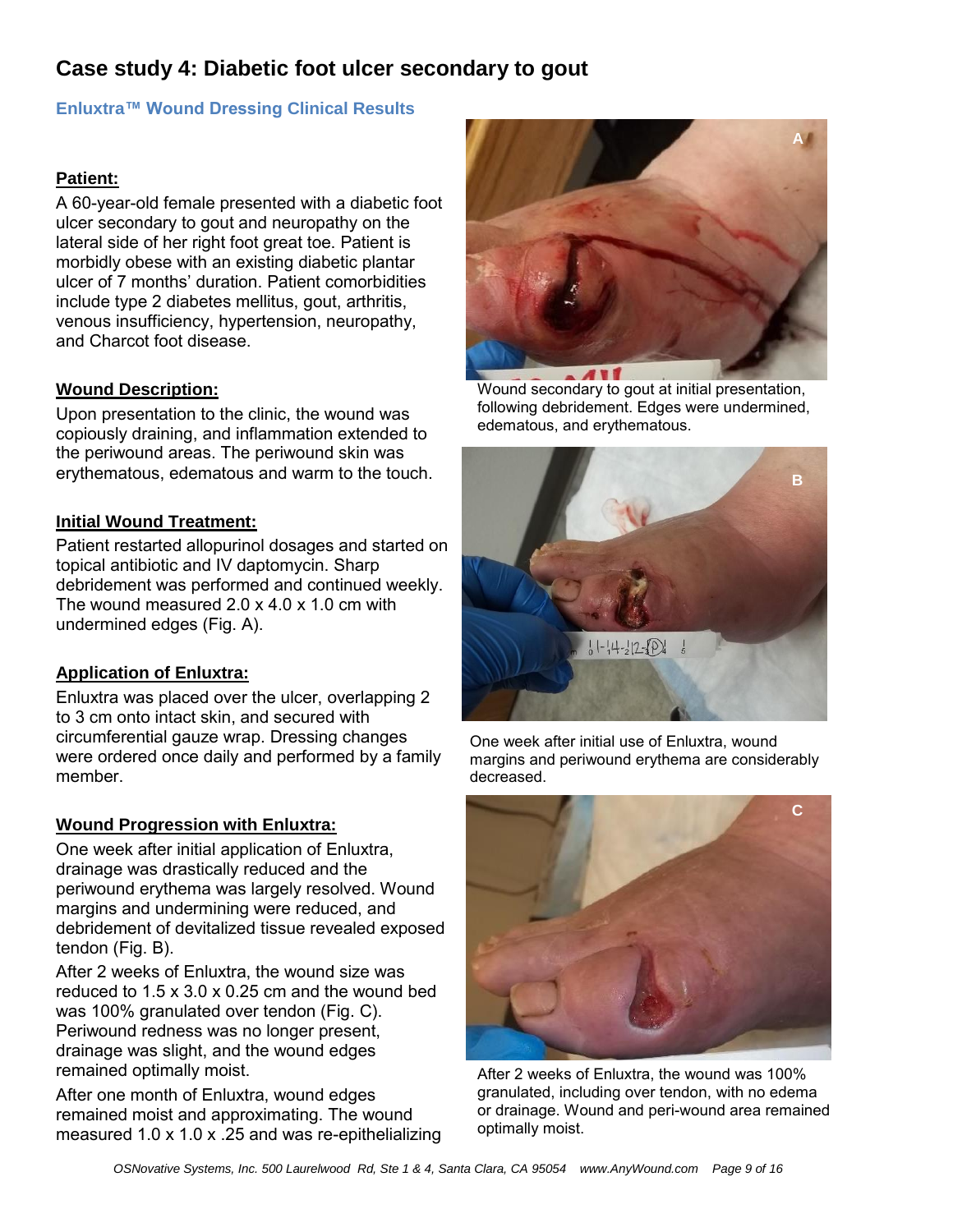normally (Fig. D). At 2 months post initial Enluxtra application, the wound was fully re-epithialized and dressings were discontinued (Fig. E).

#### **User Experience:**

No dressing adjustment or cutting was required during course of wound healing. The patient was very satisfied with the Enluxtra dressing, particularly with respect to drainage containment, the rapid rate of erythema resolution and wound closure. Enluxtra contained the large amount of drainage early on, decreasing exacerbation of the peri-wound area and facilitating healing.

#### **Clinical Outcomes/Conclusion:**

During application of Enluxtra in this case, edema and drainage were reduced, and an optimal wound healing environment was maintained, despite multiple patient co-morbidities.

After 2 weeks with the Enluxtra dressing, the wound was 100% granulated over exposed tendon, and within 2 months, the wound was closed without further complications. Enluxtra maintained effectiveness throughout all stages of healing in this diabetic foot ulcer.

#### **Reference:**

Vicki Fischenich, GNP-BC Randall Wolcott, MD Southwest Regional Wound Care Center Lubbock, TX



At 1 month after initial presentation, wound edges are approximating; periwound is healthy with no edema.



After 2 months of Enluxtra dressings, the wound was fully re-epithelialized and the dressings were discontinued.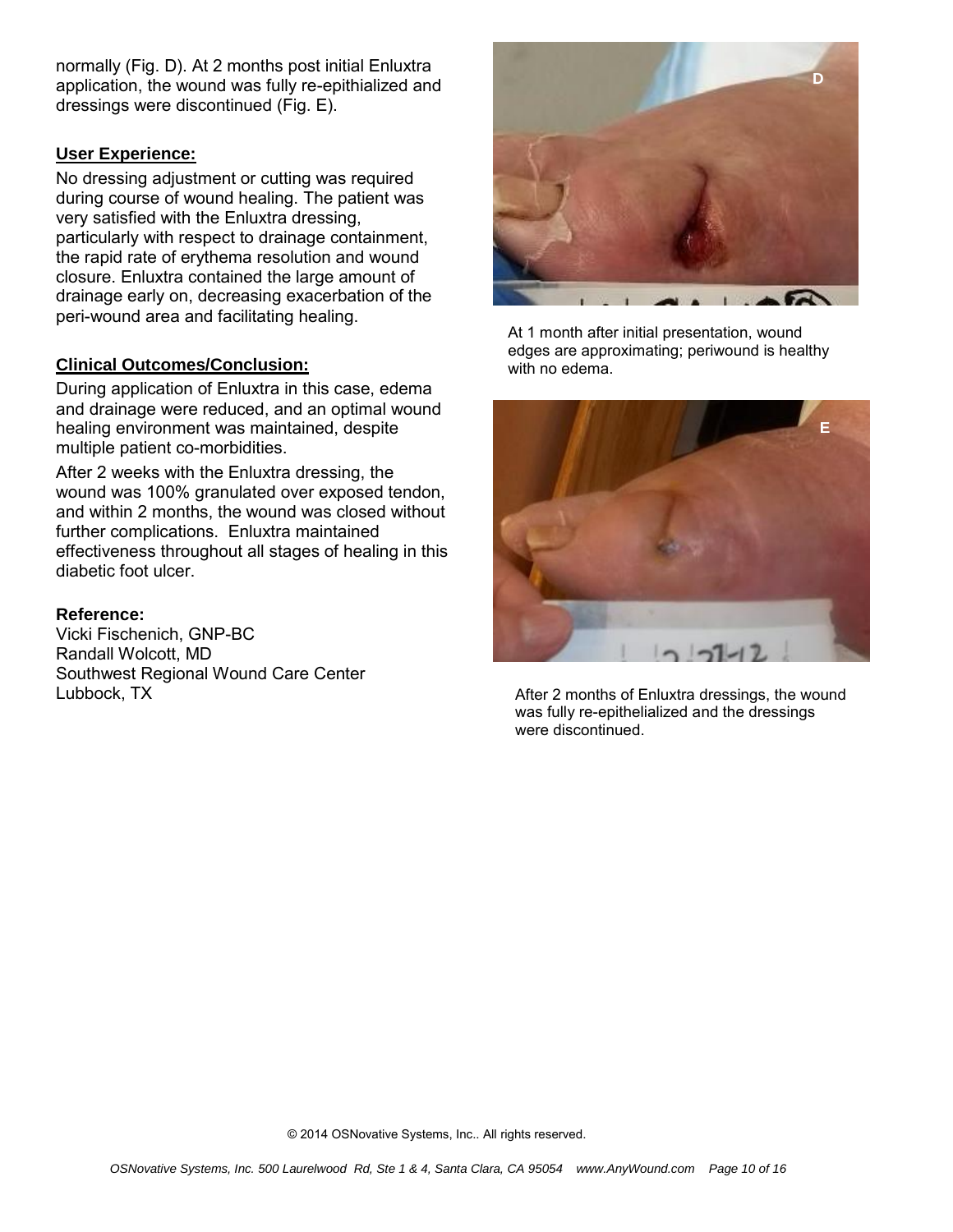## **Case study 5: Chronic lower extremity venous stasis ulcer**

#### **Enluxtra® Wound Dressing Clinical Results**

#### **Patient:**

A 49-year-old female presented with a draining venous stasis ulcer on her right shin. Patient's medical history included coronary bypass graft surgery, hypertension, hyperlipidemia and coronary disease. Pyoderma was suspected but not diagnosed.

#### **Wound Description:**

This venous stasis ulcer had been present for 6 months, and appeared weepy and edematous at the initial clinic visit. Areas of wound edges were raised with undermining. Peri-wound skin was red and erythematous, and exhibited multiple scabs due to patient scratching and spreading contact dermatitis. The wound area was warm, and the patient complained of itchiness and pain. Initial goals in this case were to reduce wound drainage and edema, and to resolve wound edge erythema.

#### **Initial Wound Treatment:**

In addition to topical antibiotics, a range of dressings, including hydrocellular and hydropolymer foams, were applied to the ulcer during the first 6 months of treatment. However, the wound continued to drain copiously and the condition of the peri-wound skin remained red and irritated throughout treatment, even with daily dressing changes (Fig. A). The patient continued to complain of discomfort during dressing changes, and requested a dressing that could be changed less frequently than daily. A decision was made to apply Enluxtra wound dressing.

#### **Application of Enluxtra:**

Prior to the first application of Enluxtra and following debridement, the ulcer measured 5.5 x 7.0 x 0.5 cm with exposed tendon (Fig. A). Topical antibiotics were applied. Enluxtra was placed over the ulcer, overlapping 2 to 3 cm onto intact skin, and secured with circumferential gauze wrap. Daily dressing changes were ordered initially. However, after 3 days, dressing could be left in place for up to 2 days.

#### **Wound Progression with Enluxtra:**

Two weeks following initial application of Enluxtra, drainage and peri-wound erythema were decreased. Edema was considerably reduced, wound edges were no longer raised, and the wound bed was level with the peri-wound skin. Healthy granulation buds appeared over the tendon (Fig. B). The patient reported no itching and less pain during or between dressing changes. Dressing change frequency was further reduced to every 3-4 days.



Chronic, edematous venous leg ulcer with raised wound edges and exposed tendon after 6 months of advanced wound care and prior to Enluxtra application

#### Areas of exudation Dressing absorbs and contains exudate.



Exposed tendon at risk for desiccation. Dressing hydrates.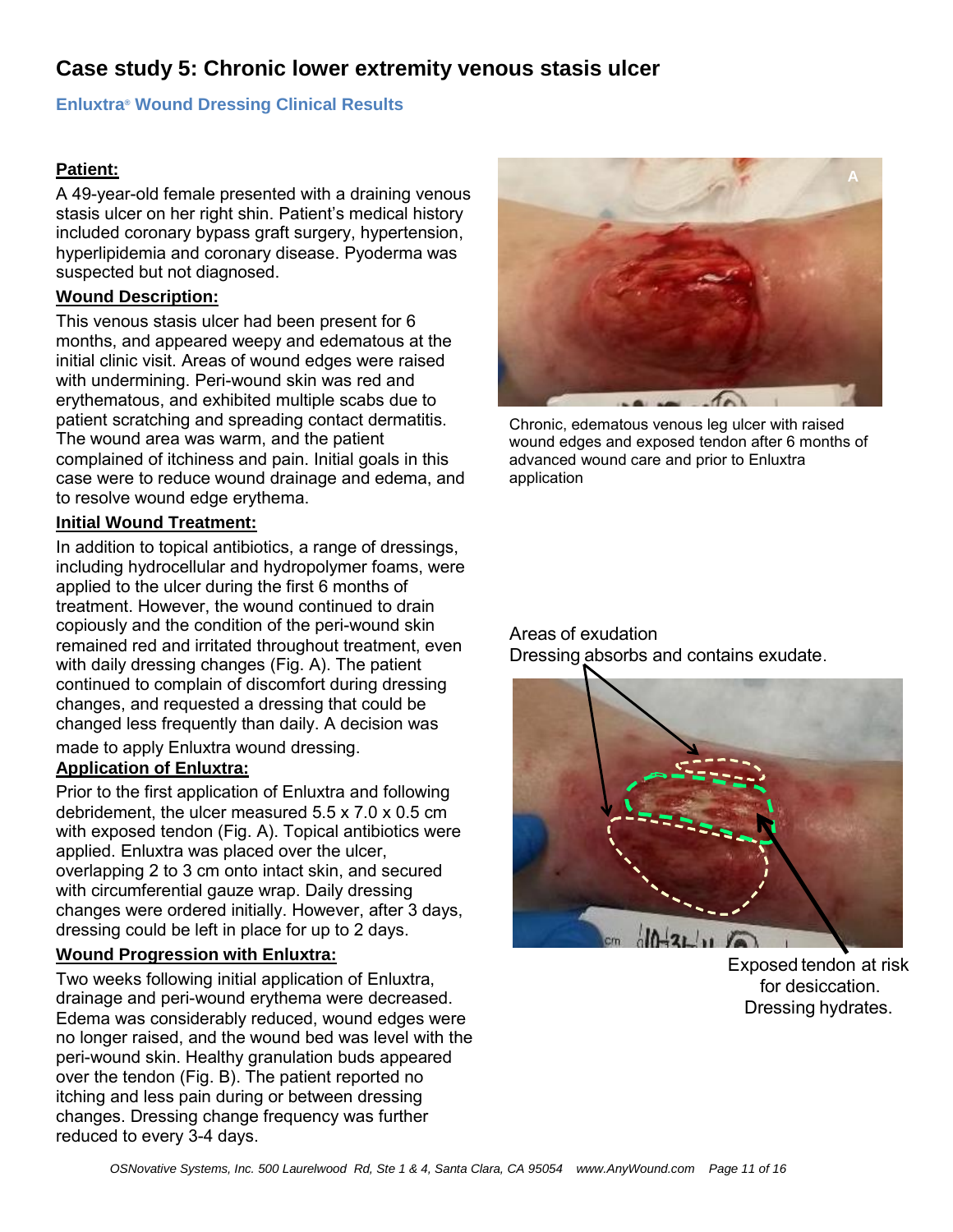#### After 2 months of Enluxtra, the wound was

approximately 85% granulated and erythema in periwound was nearly resolved (Fig. C). At 12 weeks, use of Enluxtra was discontinued due to original time limits set forth in the clinical trial. The wound bed was 100% granulated and re-epithelializing normally. Peri-wound erythema remained controlled and the wound size was decreased to 3.5 x 5.0 x 0.25 cm (Fig. D).

#### **User Experience:**

The patient described the Enluxtra dressing as having a "soothing and cooling effect" on her wound, and was particularly satisfied with the rapid decrease in drainage, pain, and itchiness that resulted with the dressing. Because the patient was uninsured, the reduction in dressing change frequency with Enluxtra had huge cost benefits for her.

Non-adherent dressing changes every 3-4 days were well tolerated by the patient. Patient reported no dressing leakage or fluid strike-through. Exudate containment, wound size reduction and increased comfort allowed the patient to return faster to normal daily activities. Clinicians appreciated ease of dressing removal and longer 2-year shelf life of dressing.

#### **Clinical Outcomes/Conclusion:**

Compared to prior dressings used in this wound, use of Enluxtra resulted in a decreased frequency of debridements and dressing changes—both of which favorably impacted healthcare costs for this patient.

Use of Enluxtra facilitated conversion of this stalled chronic ulcer to a wound that showed positive wound healing progression at every dressing change. The dressing was effective in controlling exudate removal throughout all phases of wound healing, ending prolonged skin irritation and itching within 2 weeks of Enluxtra use.

Enluxtra appeared to maintain a positive moisture balance throughout the wound and peri-wound skin for the duration of its use, resulting in a well-granulated venous stasis ulcer in a patient with considerable comorbidities.

#### **Reference:**

Vicki Fischenich, GNP-BC; Randall Wolcott, MD Southwest Regional Wound Care Center Lubbock, TX



Two weeks following initial application of Enluxtra, drainage and edema are considerably decreased, and wound edges are level with the peri-wound skin. The wound is granulating normally.



After 2 months of Enluxtra dressings, ulcer is 85% granulated, including over tendon. Peri-wound skin is healthy with very slight erythema.



Venous stasis ulcer is completely granulated over tendon after 3 months of Enluxtra dressings.

© 2014 OSNovative Systems, Inc.. All rights reserved.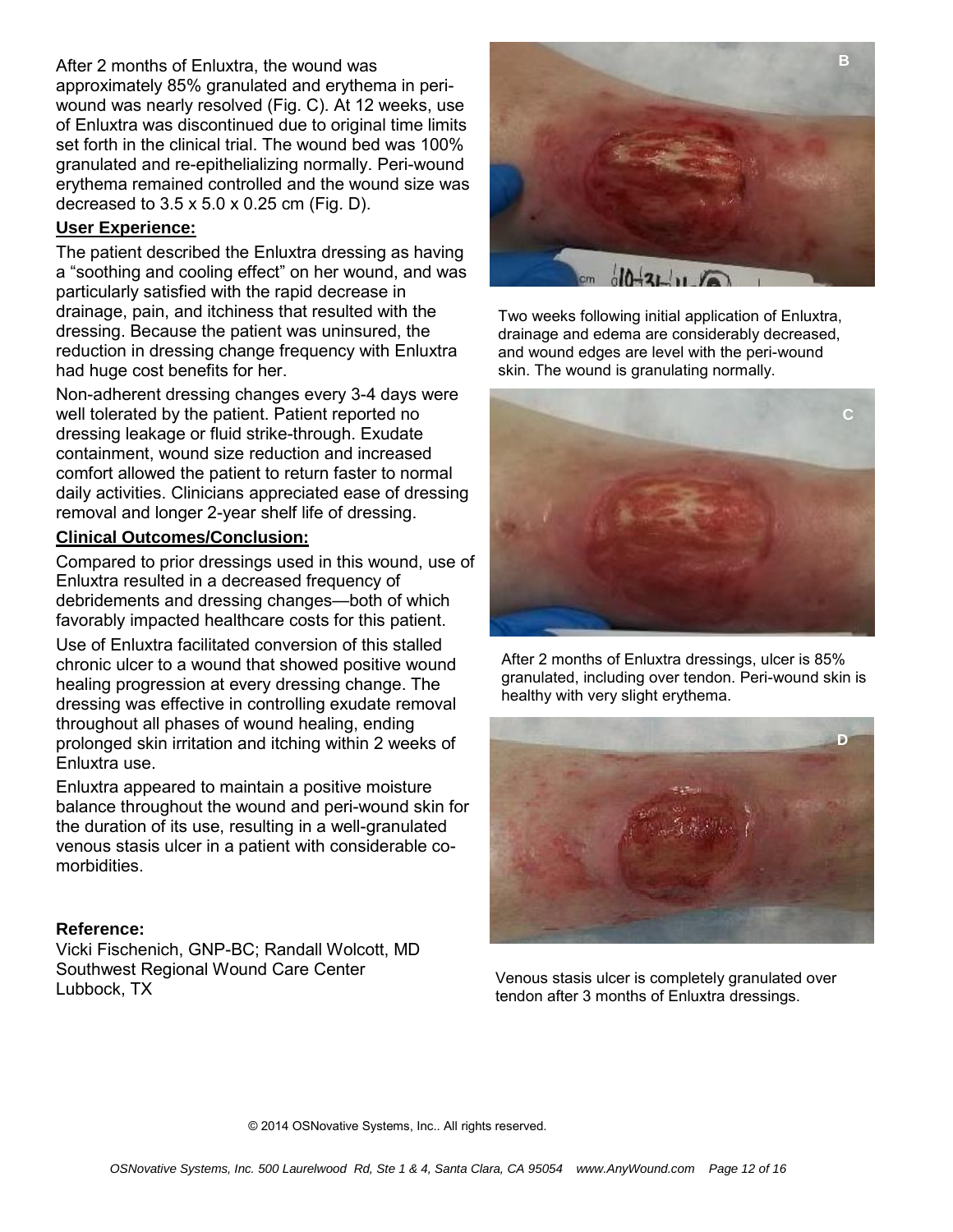## **Case study 6: First metatarsal head following amputation**

#### **Enluxtra® Wound Dressing Clinical Results**

#### **Patient:**

A 75-year-old male presented with a diabetic wound of the left foot first metatarsal head following toe amputation performed prior to presentation at our clinic. Patient's past medical history significant for insulin-dependent diabetes, hypertension, neuropathy, and mild chronic obstructive pulmonary disease treated with prednisone.

#### **Wound Description:**

The patient was referred to our clinic with a dehisced incision over the first metatarsal head. The wound was edematous with copious drainage and maceration to the periwound area. Initial goals in this case were to reduce wound drainage and edema.

#### **Initial Wound Treatment:**

Culture-specific topical antibiotics, as well as numerous dressings and grafts were applied to this amputation wound during the first 7 months of treatment. Dressings applied to the wound included hydropolymer foam and oxidized regenerated cellulose/collagen matrix. Human fibroblast-derived dermal substitute was applied 5 times, and tissueengineered skin was applied 6 times. Despite the wide array of advanced wound care products used, the ulcer continued to drain on to the peri-wound area, causing severe maceration of wound edges and loss of surrounding tissue. After 7 months of care, the wound had a foul odor and was covered with a thin biofilm layer (Fig. A). A decision was made to apply Enluxtra wound dressing to contain the drainage and maintain moisture balance throughout the wound and peri-wound.

#### **Application of Enluxtra:**

Prior to the first application of Enluxtra wound dressing, following debridement, the ulcer measured 5.0 x 3.0 x0.5 cm. A topical, culturespecific antibiotic solution was applied, then Enluxtra was placed over the debrided area, overlapping 2 to 3 cm onto intact skin, and secured with a gauze wrap.

#### **Wound Progression with Enluxtra:**

After 3 weeks of 3-times weekly dressing changes with Enluxtra, peri-wound maceration was greatly reduced. Wound odor and signs of biofilm in the wound bed were no longer present. The wound bed was healthy, beefy red and epithelializing (Fig. B).



Diabetic foot ulcer with severe peri-wound maceration after 7 months of advanced wound care and prior to Enluxtra application



Three weeks following initial use of Enluxtra, maceration is considerably decreased, and the wound odor and signs of biofilm are no longer present.



After 6 weeks of Enluxtra, ulcer area was reduced by greater than 60% with minimal drainage.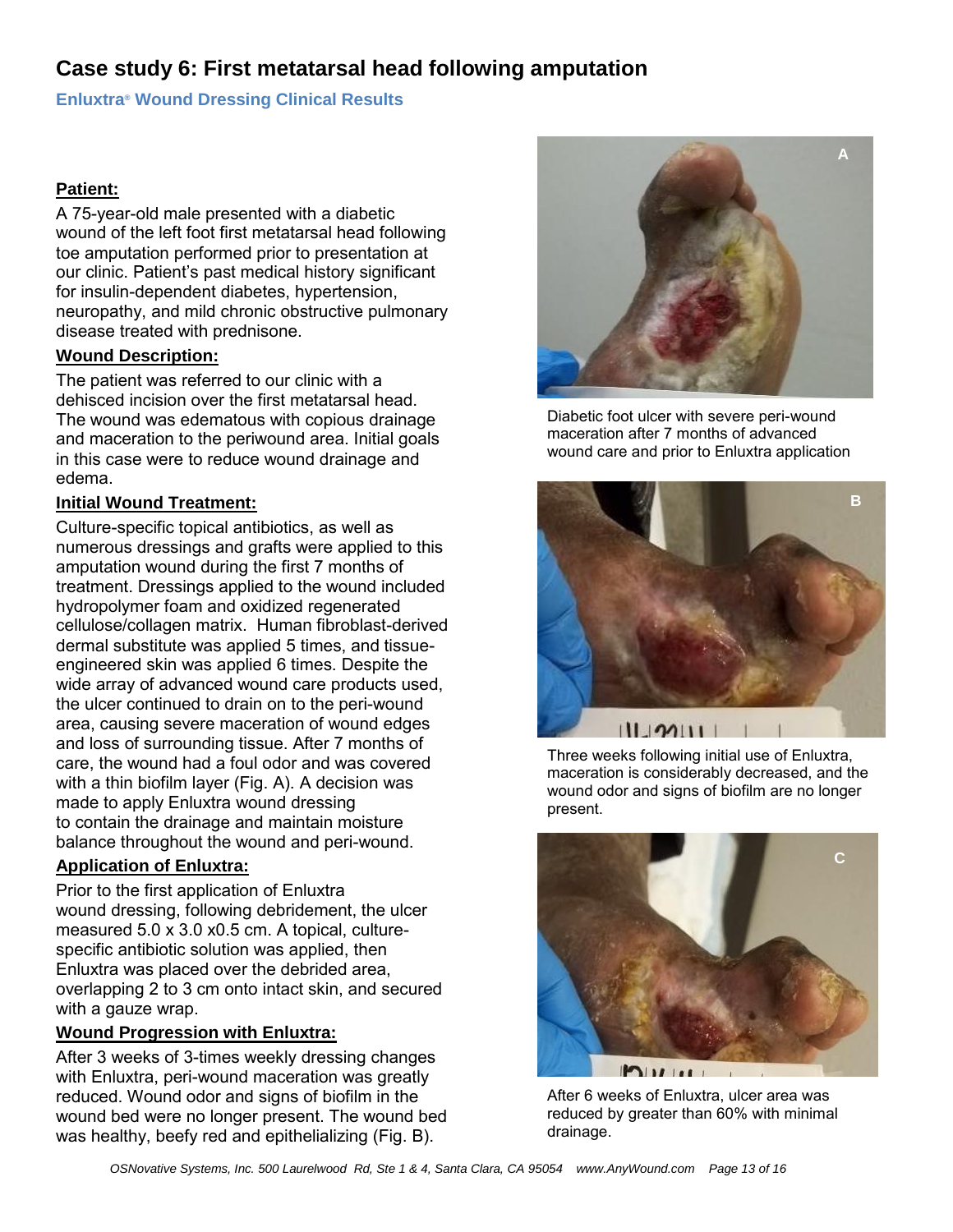A sheet of tissue-engineered skin was applied to the ulcer, over which the Enluxtra dressing was applied. Dressing change frequency was reduced from 3 times to 1 time per week.

After 6 weeks of Enluxtra dressings, the wound was considerably smaller and re-epithelializing normally (Fig. C). Tissue-engineered skin and Enluxtra were re-applied. At 8 weeks, skin islands were visible within the wound bed, indicating that the tissueengineered skin graft was successful (Fig. D). Wound edges appeared moist, even over calloused skin of the patient who refused to offload or wear a boot.

After 12 weeks of Enluxtra dressings and tissueengineered skin grafts, the wound bed remained optimally moist, and was 100% granulated. The wound size had been reduced to 1.5 x 1.5 x 0.25 cm (Fig. E). Use of Enluxtra was discontinued due to the 12-week time limit for the clinical evaluation. The patient subsequently lost home health services due to non-compliance and was lost to follow-up.

#### **User Experience:**

Patient preferred the Enluxtra dressing over all previously used dressings due to the dramatically decreased peri-wound maceration and reduction in dressing change frequency facilitated by the dressing. Clinicians reported excellent moisture control with Enluxtra, as the wound remained optimally moist without peri-wound maceration or leakage. Patient was also able to change his own dressing and provider care was cancelled.

#### **Clinical Outcomes/Conclusion:**

During use of Enluxtra, this previously stalled diabetic wound progressed to a clean, wellgranulated wound that showed consistent size reduction at each weekly visit. The dressing maintained good contact with the wound and periwound areas, facilitating moisture control throughout, despite the patient's refusal to off-load his foot. Reduction in dressing change frequency with Enluxtra also led to cost savings and increased patient satisfaction.

Compared to all dressings previously used in this wound, Enluxtra provided the most optimal moist wound healing environment needed to progress the wound and maximize the effectiveness of tissueengineered grafts.

#### **Reference:**

Vicki Fischenich, GNP-BC; Randall Wolcott, MD Southwest Regional Wound Care Center Lubbock, TX



After 8 weeks of Enluxtra and two tissueengineered skin grafts, skin islands are visible within the wound bed. Wound edges appear moist, even over calloused skin.



Following a regimen of 12 weeks of Enluxtra and 3 tissue-engineered grafts, the wound bed remains optimally moist and 100% granulated.

© 2014 OSNovative Systems, Inc.. All rights reserved.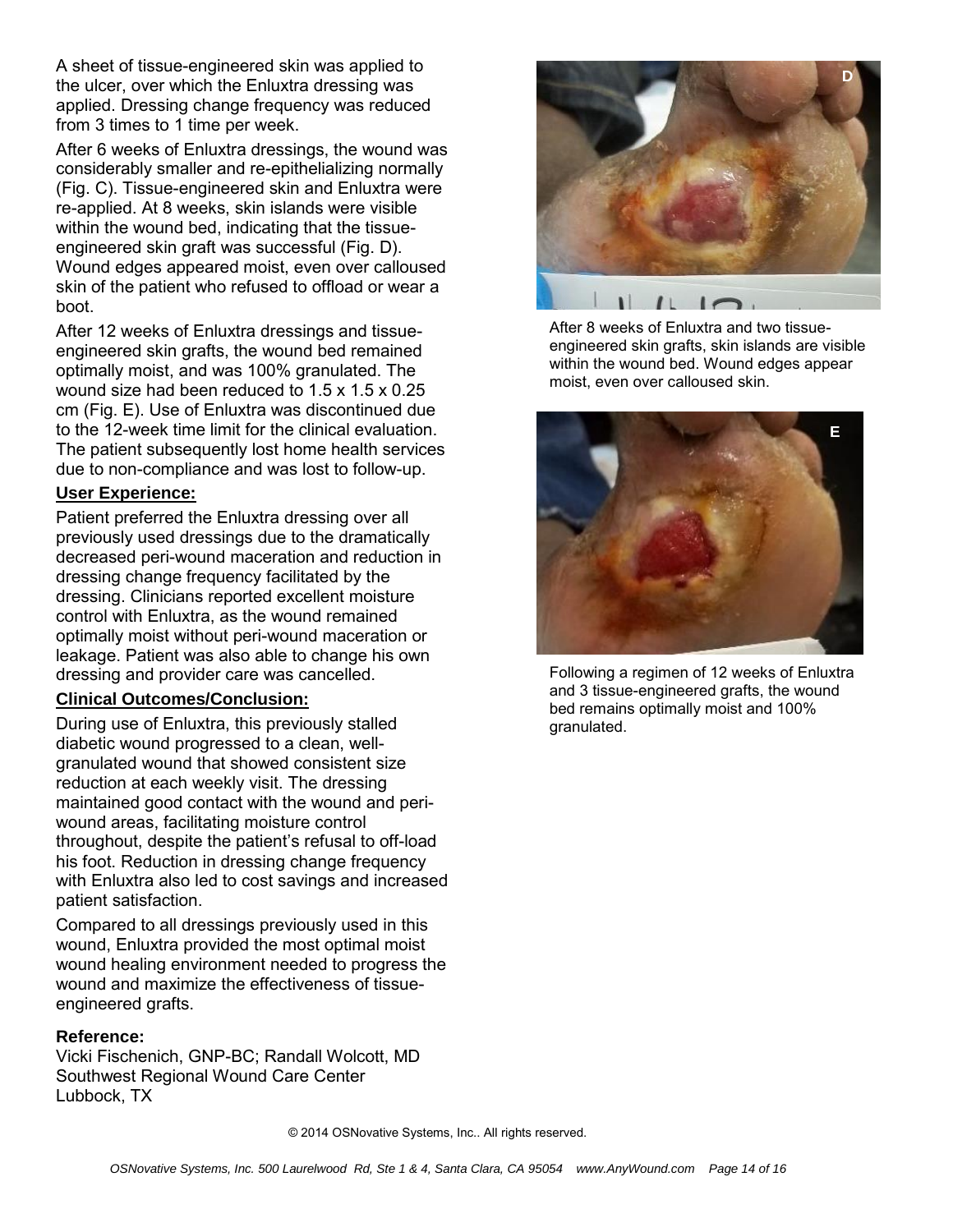## **Utilizing the Self Regulating Moisture Control of a Self-Adaptive Dressing to Manage a Single Complex Wound**

Randall Wolcott, MD, Vicki Fischenich, GNP-BC Southwest Regional Wound Care Center, Lubbock, TX

Abstract of presentation at The Symposium on Advanced Wound Care (SAWC) Spring 2012

 Chronic wounds are often complex and have clearly been shown not to be homogeneous. The wound biofilm which covers the vast majority of the chronic wound shows significant differences in the constituent microbes at different locations within the wound. This heterogeneity of wound biofilm combined with the different tissue types that are often contributing to the wound bed along with different degrees of degradation of the host tissue can present significant problems for most traditional dressings. Certain areas, such as the wound edge that struggles with active wound biofilm producing marked inflammation and therefore exudate, have different moisture control needs versus areas of exposed bone or low inflammation.

Currently, available dressings tend to be engineered to solve a single problem, such as too much exudate (absorption) or wound desiccation (hydration), which can limit their overall effectiveness in a complex wound. Complex wounds with areas of different properties therefore may benefit from a self-regulating dressing.

An Enluxtra advanced wound dressing has a unique feature of self-adjusting its material properties in response to specific moisture conditions encountered within the wound. This material is able to simultaneously sequester large amounts of exudate over highly exudative regions and donate moisture to prevent desiccation of nondraining portions of the wound. The use of self-adaptive dressings simplifies wound care by assuring optimal moisture balance for the ever changing wound conditions within the complex chronic wound.